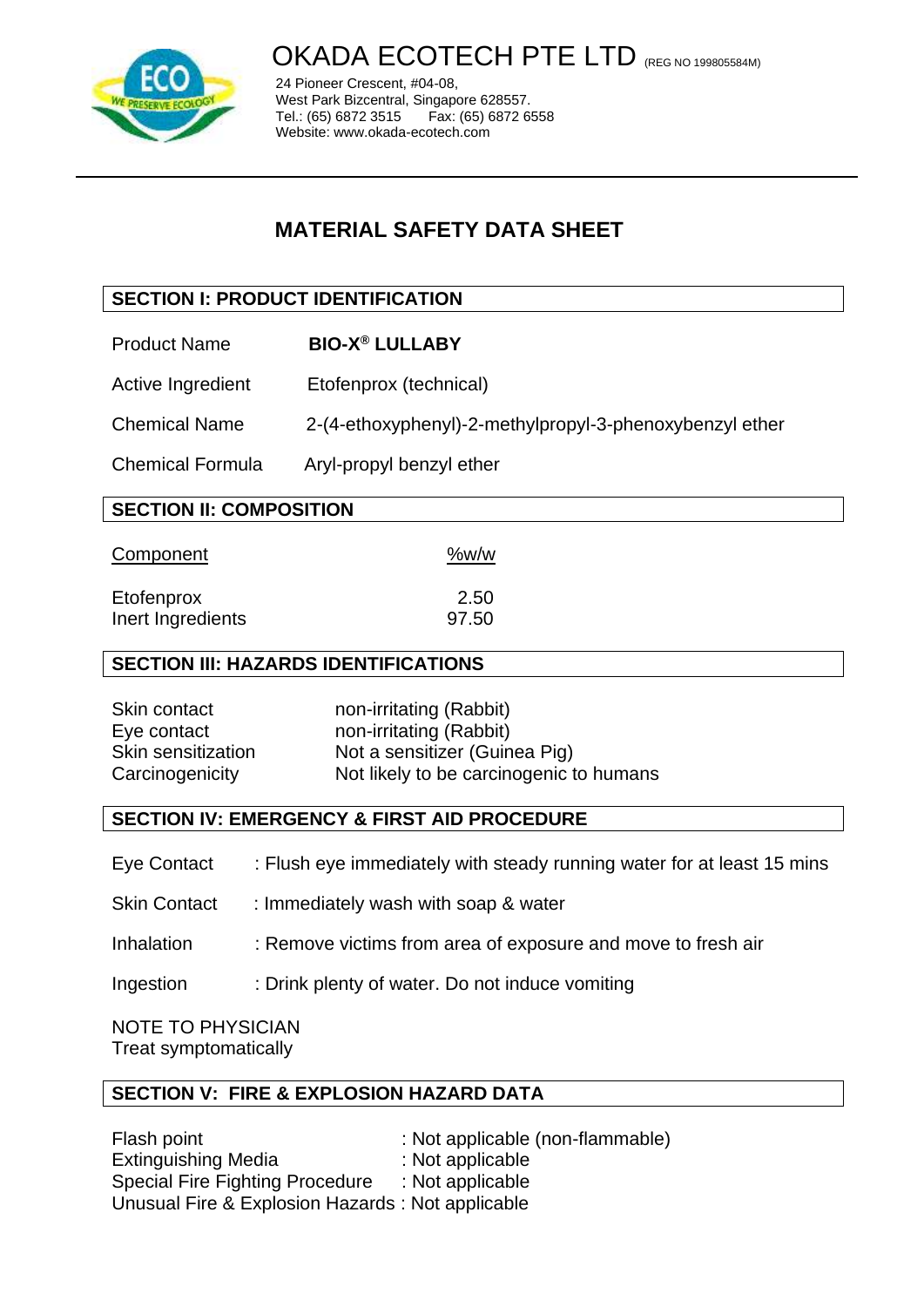# **SECTION VI: SPILL OR LEAKAGE**

STEP TO BE TAKEN IN CASE MATERIAL IS RELEASED OR SPILLED. Hose off road surfaces to prevent accident or slippery surface.

#### **SECTION VII: HANDLING & STORAGE**

Keep out of reach of children. Keep container closed when not in use. Store in a cool, dry place, away from direct sunlight and high temperature.

# **SECTION VIII: SPECIAL PROTECTION INFORMATION**

|                               | Ventilation Requirements : General ventilation is adequate |
|-------------------------------|------------------------------------------------------------|
| <b>Respiratory Protection</b> | : None normally required                                   |
| <b>Protective Gloves</b>      | : None normally required                                   |
| Eye Protection                | : None normally required                                   |

# **SECTION IX: PHYSICAL /CHEMICAL CHARACTERISTIC**

| Appearance                                     | : Milky white aqueous emulsion |
|------------------------------------------------|--------------------------------|
| Odor                                           | : Pleasant                     |
| pH at 25 deg C                                 | $: 7.0 + 1.0$                  |
| Dispersibility in water                        | : Completely dispersible       |
| Viscosity (BF/LVT/#1/100rpm/30deg C) : 4-6 cps |                                |
| <b>Specific Gravity</b>                        | $: 1.0 + 0.05$                 |

# **SECTION X: STABILITY & REACTIVITY DATA**

Stability : Stable : Stable

Hazardous Decomposition Products: Oxides of carbon. Decomposition is very unlikely.

Hazardous Polymerization : Will not occur

Materials to Avoid : Acids

Conditions to Avoid : Excessive heat & prolong sunshine

# **SECTION XI: TOXICOLOGICAL INFORMATION**

Acute Toxicity: Ingestion LD50 > 2,000mg/kg (OECD 420) Inhalation  $LC_{50}$  = 5,900mg/m<sup>3</sup> air Dermal Absorption LD<sup>50</sup> > 2,000mg/kg (OECD 402)